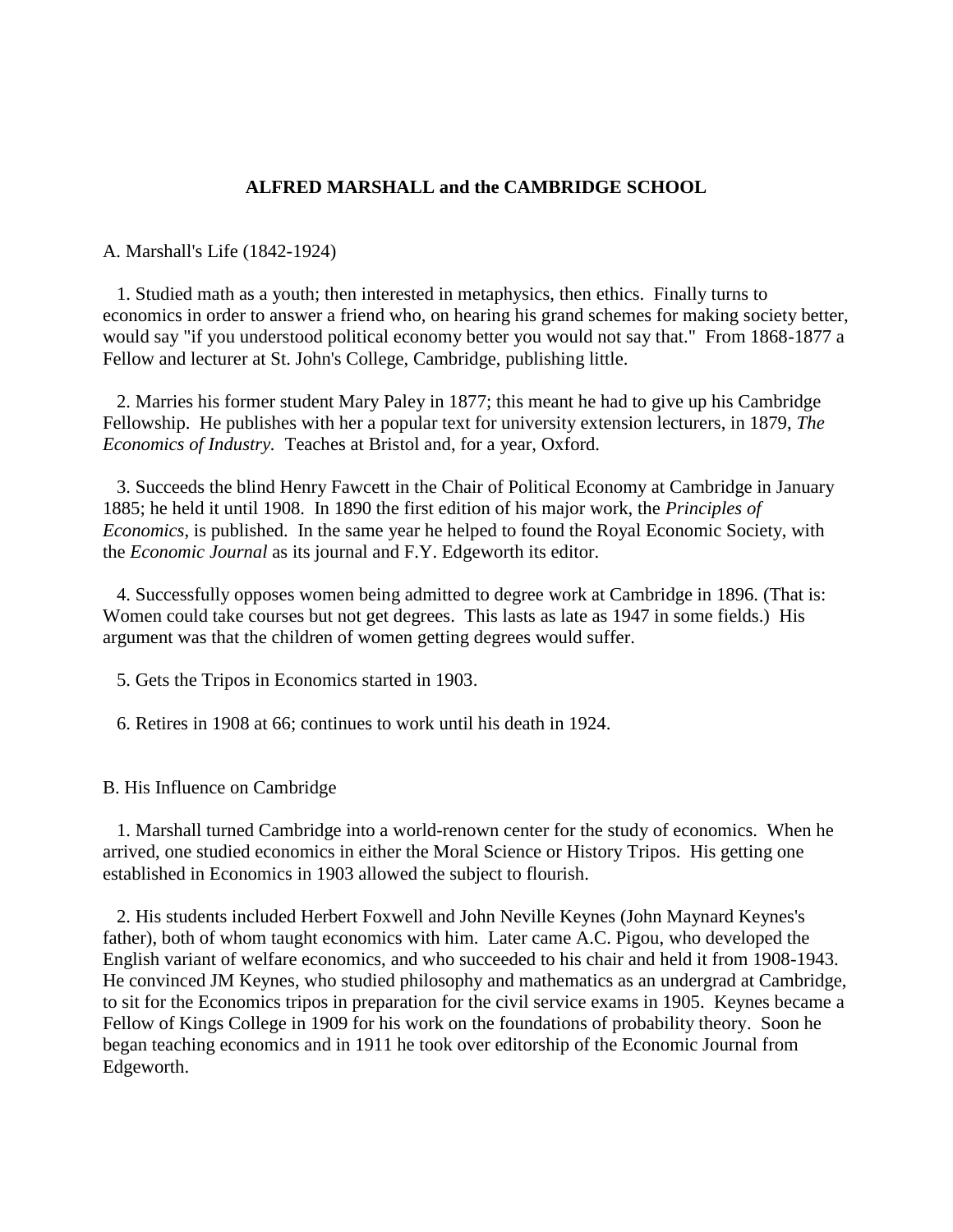3. His house, Balliol Croft, at 6 Madingley Rd., was open to students from 4-7 twice a week. They would come for tea; he would talk with them; they would leave weighed down with books from his library. He would give the Principles to students, inscribed with "To \_\_\_\_\_, in the hope that in due course he will render this treatise obsolete."

 4. We also know that Marshall was NOT a systematic lecturer. JM Keynes said "His unsystematic method of lecturing prevented the average, and even the superior, student from getting down in his notes anything very consecutive or complete." [27] "I think that the informality of his lectures may have increased as time went on. Certainly in 1906, when I attended them, it was impossible to take away coherent notes." [51]

 5. After his death JM Keynes wrote a famous obituary, Alfred Marshall, 1842-1924" reprinted in Pigou, ed. *Memorials of Alfred Marshall*. Macmillan, 1925, Kelley reprint, 1966; the bracketed numbers refer to it. Keynes worked from his own reminiscences and from notes from Mary Paley Marshall. Written in 6 weeks, it is one of the great obituaries in the literature. Schumpeter, in his obit of Keynes, called it "the most brilliant life of a man of science I have ever read", but also noted that "in order to be perfect, it would have needed another fortnight's work".

## C. The *Principles of Economics*

 1. Marshall began working on economics in 1867, but worked on the *Principles* from 1881-1890. It was published in July 1890 to rave reviews. Went through 8 editions, last in 1920.

 2. Marshall didn't like Jevons' claims of novelty and his trashing of predecessors. Principles has on its cover page the Latin phrase, Natura non facit saltum, Nature does not leap. This refers to his own emphasis on the importance of the concept of the margin, but also suggests that ideas change slowly, that we stand on the shoulders of our predecessors.

 3. In this, Marshall was thinking: In the short run, demand is more important in explaining the determination of prices; in the long run, cost of production is. The classicals simply were more interested in the long run.

 4. But this underestimates the significance of the idea of the margin, and thus Marshall underestimated his own contribution. Keynes favored Marshall over Jevons - "Jevons saw the kettle boil and called out with the delighted voice of a child; Marshall too had seen the kettle boil and sat down silently to build an engine." [23]

 5. It is a magnificent work, the last great textbook that was also contributing its own vision. It appeared simple; he wanted to communicate with the layman, so he put all the math in the appendices, and graphs in footnotes.

 6. But this was deceptive - hiding under the surface, behind the "smooth sentences," is "an engine of polished steel... The first time one reads the *Principles* one is very apt to think it is all perfectly obvious. The second time one has glimpses of the fact that one does not understand it at all.... When one discovers that one did not really know beforehand everything that Marshall has to say,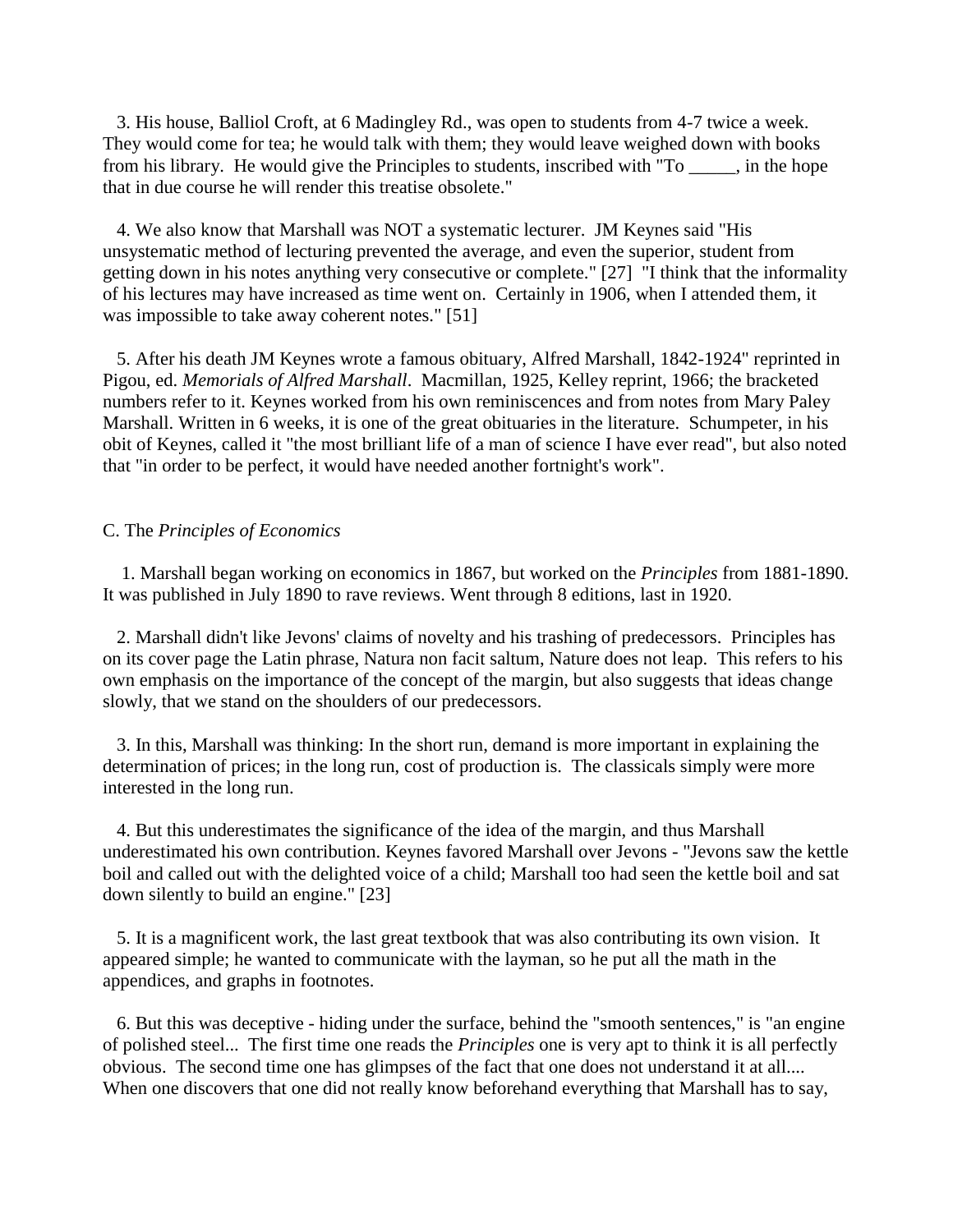one has taken the first step towards becoming an economist!" Pigou, *Memorials,* p. 86. [Pigou taught his students from the book; and is famed for the phrase, "It's all in Marshall."]

 7. Keynes said: "The difficulties are concealed; the most ticklish problems are solved in footnotes; a pregnant and original judgment is dressed up as a platitude... How often has it not happened even to those who have been brought up on the *Principles*, lighting upon what seems a new problem or a new solution, to go back to it and to find, after all, that the problem and a better solution have always been there, yet quite escaping notice!" [48]. Keynes later characterized his own *General Theory* as marking a "long struggle of escape from habitual modes of thought and expression" - meaning by this his Marshallian upbringing.

 8. In sum, Marshall knew the details of industry, and had great command of analytic framework. His carefulness and attention to details of individual situations meant he saw exceptions, and thereby anticipated many later ideas.

## D. Other Works

 1. Schumpeter once quipped, "...nobody knows Marshall who knows only the *Principles*" [HEA, p. 834].

- 2*. Industry and Trade* (1919), which is on industrial organization
	- a. History of the rise of industry in various nations
	- b. Evolution of forms of business enterprise, and
	- c. Evaluation of welfare effects of railways, trusts, combinations.

 3*. Money, Credit and Commerce* (1923), published the year before his death. According to Keynes, Marshall's work on monetary theory was virtually complete in 1875 [18]. But instead of writing his ideas down in a treatise, students got to know them from public documents (evidence given before the Gold and Silver Commission (1887, '88) and Indian Currency Committee (1899)), and through what was called by Keynes "the oral tradition" at Cambridge [27-28].

 4. Can note here that only recently has the first full biography been completed: Peter Groenewegen, *A Soaring Eagle*, Aldershot: Edward Elgar, 1995. Only 874 pages long.